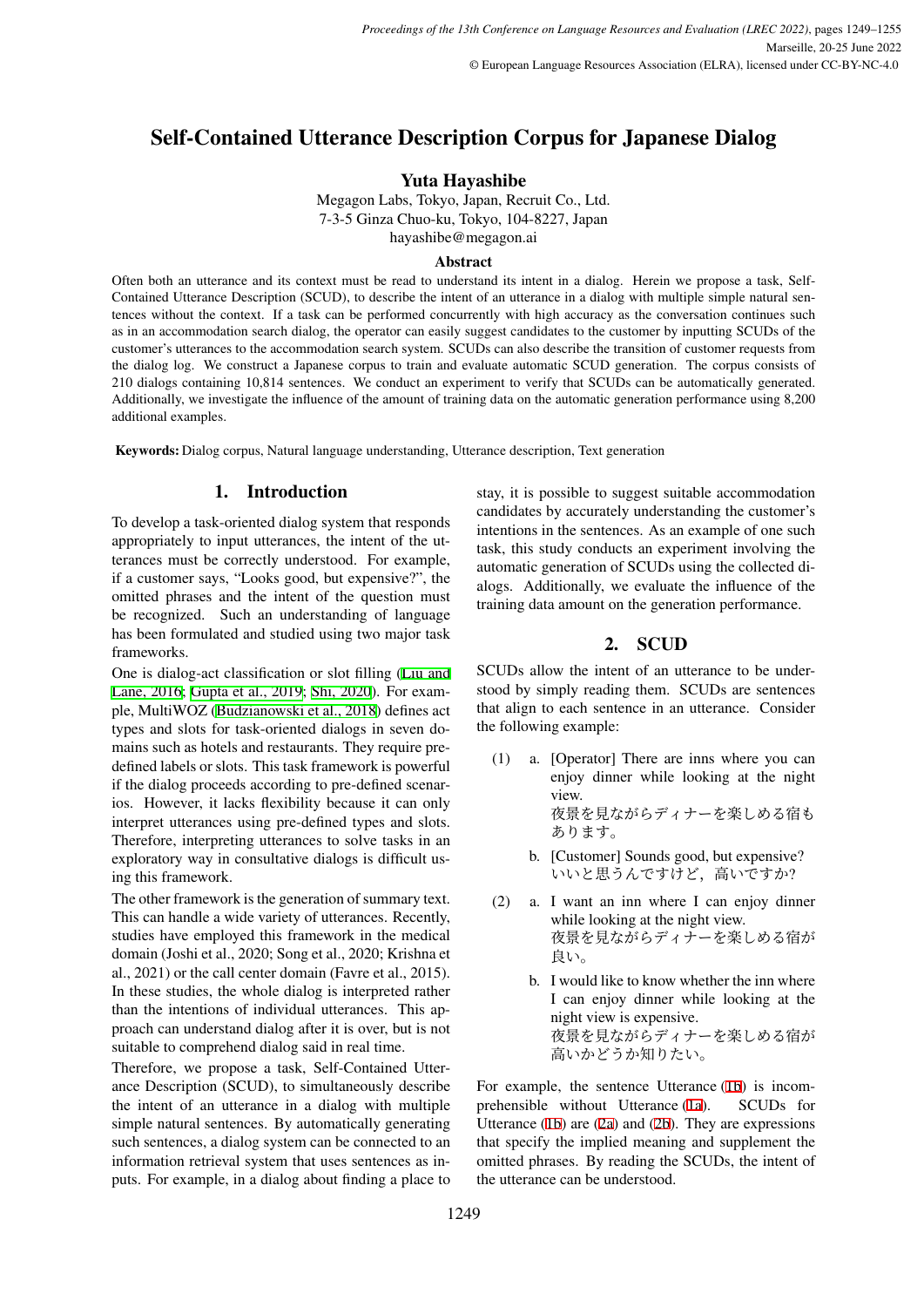Date: June 6th, Reservation: 4 nights starting on July 5th, Area: Kyoto Prefecture, Number of people: 2 adults, 2 children.

- O Thank you very much for visiting our service. Please let us know your preferences regarding accommodations. この度はご利用いただきまして、ありがとうございます。ご宿泊先につきまして、お客様のご希望をお聞かせ いただけますでしょうか。
- C I would like to visit Kyoto with my husband and two young children. 夫と幼稚園児の子供 2 名と京都に行きたいとおもっています。
- O Is the destination in Kyoto city? Or is it in another area such as the Tango region? さようでございますか。京都の行先は京都市内でしょうか?それとも、丹後地方など別の地域でしょうか?

*. . .*

- C We would like to have a buffet breakfast.(*A*) We are planning to eat dinner out in town. 朝食はバイキング希望です。(*A*) 夕食は外で食べる予定です。
- O All right. I will look into plans that include breakfast only. Do you have any other requests? 承知しました。それでは朝食のみ付いたプランをお調べします。ほかにご希望はございますでしょうか?
- C It would be nice to have a convenience store near the inn. コンビニが宿の近くにあるといいですね。
- O Okay. I will check for accommodations that have a convenience store nearby. What are the dates of your stay and how many nights will you be staying? かしこまりました。それでは、コンビニが近くにあるお宿をお調べします。ご宿泊のお日付と宿泊日数はいか がなさいますか?
- C We will be staying for 4 nights starting on July 5th. 7 月 5 日から 4 泊です。
- O I am sure you will have time for more than just sightseeing. Young children will be happy to play in the water in July. How about staying along the Kamo River? かしこまりました。4 泊となりますと、観光以外にもお時間があるかと思います。幼稚園児のお子様ですと、7 月は水遊びができると、お喜びいただけるかと思いますが、鴨川沿いのお宿はいかがでしょうか?
- C That is very good. $(B)$  We can play in the Kamo River, can't we? Didn't know that. $(C)$ それはとてもいいですね。(*B*) 鴨川で水遊びできるんですね。 知らなかったです。(*C*) *. . .*

<span id="page-1-3"></span>Table 1: Example of a collected dialog, where O represents the operator and C represents the customer. Underlined utterances are used as examples in Table [2.](#page-2-0)

# 3. Dialog Collection

For SCUD annotation, we collected Japanese dialogs between two people acting as a customer and an operator in a fictitious accommodation consultation service by using Slack<sup>[1](#page-1-0)</sup>, an online dialog platform. In a dialog, the customer informed the operator of their situation and needs. Then based on the information, the operator conducted a search to meet the customer's request. The dialog was finished once the operator judged that the requirements were specific enough to narrow appropriate accommodations.

#### 3.1. Participants

All participants were native Japanese speakers with Slack experience. We asked 35 participants to play the role of the customer and two participants to play the role of the operator. One operator had experience in the tourism industry. The other did not. Each customer and operator pair engaged in six dialogs. Finally, we collected [2](#page-1-1)10 (=  $35 \times 6$ ) dialogs<sup>2</sup>.

# 3.2. Instructions for Participants

Each dialog had a random set of customer's situation settings consisting of the following elements and constraints: date of the dialog (month and day); date of the reservation (within three months of the date of the dialog and specified as either an exact date or span such as early, mid, or late in the month); number of nights (between one and four days); areas (one of the 51 areas in 47 prefectures, Tohoku, Kansai, Shikoku, and Kyushu regions); number of people (one or more for adults and zero or more for children<sup>[3](#page-1-2)</sup>. The total number of adults and children is between one and four).

The constraints were presented to both the customer and the operator at the beginning of the dialog. We instructed the customer to ad-lib his or her requests based on the constraints. We also instructed the operator to finish the dialog when he or she judged that the requirements were specific enough to narrow down the accommodations.

<span id="page-1-1"></span><span id="page-1-0"></span><sup>1</sup><https://slack.com/>

 $2$ Out of 210 dialogs, 126 dialogs were conducted by the operator who had experience in the tourism industry.

<span id="page-1-2"></span><sup>&</sup>lt;sup>3</sup>0 to 12 years old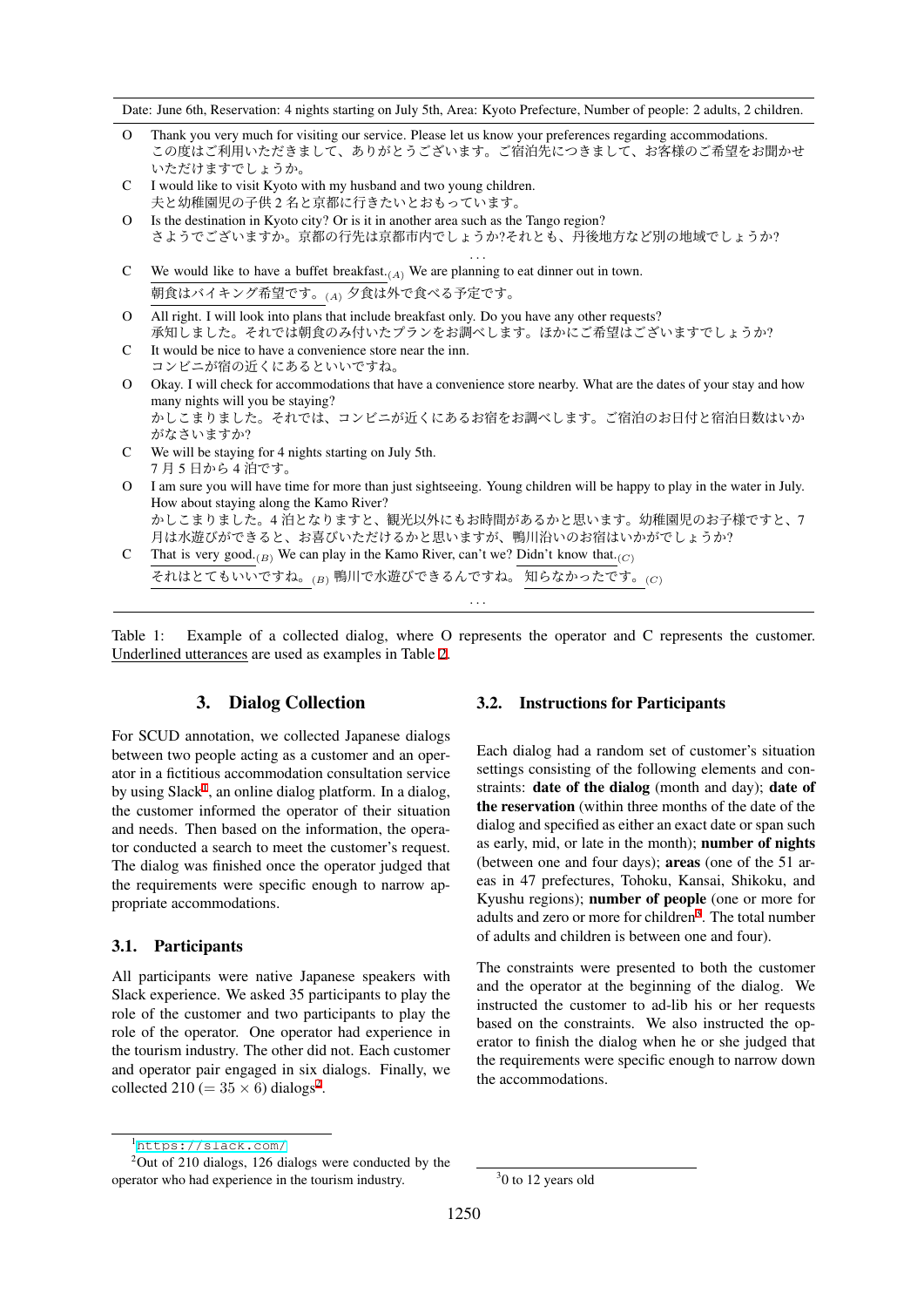| Source (A) We <sub>1</sub> would like to have <sub>2</sub> a buffet breakfast <sub>3</sub> . |
|----------------------------------------------------------------------------------------------|
| 朝食はバイキング』希望です。。                                                                              |
| SCUD We <sub>1</sub> want to eat <sub>2</sub> buffet breakfast <sub>3</sub> .                |
| 朝食はバイキング3 希望だ2。                                                                              |
| Source (B) That <sub>1</sub> is <sub>2</sub> very good <sub>3</sub> .                        |
| それは」とてもいい。ですね。。                                                                              |
| Context Young children will be happy to play in the water $_1$                               |
| in July. How about staying along the Kamo River1?                                            |
| 幼稚園児のお子様ですと、7月は水遊び1 ができる                                                                     |
| と、お喜びいただけるかと思いますが、鴨川沿い」                                                                      |
| のお宿はいかがでしょうか?                                                                                |
| SCUD Accommodations along the Kamo River where we                                            |
| can play in the water <sub>1</sub> $\star$ are <sub>2</sub> very good <sub>3</sub> .         |
| 水遊びができる1 鴨川沿いの宿1 がよい3。                                                                       |
| Source $(C)$ Didn't know <sub>2</sub> that <sub>3</sub> .                                    |
| 知らなかったです。。                                                                                   |
| Context Young children will be happy to play in the water <sub>3</sub>                       |
| in July. How about staying along the Kamo River <sub>3</sub> ?                               |
| 幼稚園児のお子様ですと、7 月は水遊び3 ができる                                                                    |
| と、お喜びいただけるかと思いますが、鴨川沿い。                                                                      |
| のお宿はいかがでしょうか?                                                                                |
| SCUD $I_{1*}$ didn't know <sub>2</sub> that we can play in the Kamo                          |
| $River3$ .                                                                                   |
| 鴨川で水遊びできるのを3お客様が1 知らなかっ                                                                      |
| た。3                                                                                          |
|                                                                                              |

<span id="page-2-0"></span>Table 2: Examples of annotated SCUD and alignments. The correspondences are indicated by underlines with the same number.  $\star$  indicates parts that require extrasentential information for the generation.

#### 3.3. Statistics of Collected Dialogs

The minimum number of utterances<sup>[4](#page-2-1)</sup> per dialog was 11, and the maximum was 35. The average was 19.0. The total number of utterances was 4,006. We also annotated the sentence boundaries and counted the number of sentences per dialog. The minimum number of sentences was 33, the maximum was 78, and the average was 51.0. The total number of sentences was 10,814. Table [1](#page-1-3) shows an example of a dialog in which the operator proposed "accommodations along the Kamo River where you can play in the water" to the customer. This idea was one that the customer had not initially thought of, and it was appreciated

| Distance $0 \t 1 \t 2 \t 3 \t 4 \t 5 \t 6 \t 7 \t 8 \t 9$ More |  |  |  |  |  |  |
|----------------------------------------------------------------|--|--|--|--|--|--|
| Number 2,129 1,196 68 80 23 30 7 13 4 3 15                     |  |  |  |  |  |  |

<span id="page-2-4"></span>Table 3: Farthest distance between the utterance containing the source and the one containing the alignments.

#### 4. Annotation of SCUDs

#### 4.1. Annotation Methodology

For each customer's utterance, we annotated SCUDs. We simply call the sentence to be interpreted the "source." Table [2](#page-2-0) shows examples. The annotation exploits the predicate-argument structure because it is a basic representation of a sentence [\(Fillmore, 1967\)](#page-5-1). The predicate-argument structure indicates the relationship between a verbal expression and its caselabeled arguments such as subjects and objects. It can be regarded as a concise interpretation of the sentence, which is suitable to annotate SCUDs.

We created drafts of the SCUDs using the morpho-logical analyzer JUMAN++<sup>[5](#page-2-2)</sup> [\(Tolmachev et al., 2020](#page-6-3)) (Revision.1ee40d7), the dependency and case struc-ture analyzer KNP<sup>[6](#page-2-3)</sup> (Revision.165d699a) [\(Kawahara](#page-6-4) [and Kurohashi, 2014](#page-6-4)), and simple rules which convert predicate-argument structures to natural sentences. We then performed the following manual modifications to use them as SCUDs. First, we fixed grammatical and semantic errors, which were due to analysis errors or conversion errors. Second, we complemented omissions of words or phrases. These included the complement of pro-verb and clauses not performed by KNP. All modifications were performed by one professional annotator.

#### <span id="page-2-5"></span>4.2. Analysis of Annotated SCUDs

By annotation, we obtained 3,568 SCUDs for 2,848 sources in customer utterances. Sources with multiple predicates can have more than one SCUD. Out of the 2,848 sources, 2,213 sources (77.7%) had a single SCUD, 561 sources (19.7%) had two SCUDs, 64 sources (2.2%) had three SCUDs, and 10 sources (0.4%) had four or more SCUDs. We manually annotated phrase alignment between sources and SCUDs. The underlines in Table [2](#page-2-0) show examples. While (A) can generate a SCUD without referring to anything other than the source, (B) and (C) must refer to other sentences marked with *⋆*.

We counted the farthest distance between the utterance containing the source and the one containing the alignments. Table [3](#page-2-4) shows that 93.2% SCUDs can be created by referring to the previous (the distance is one) utterance.

<span id="page-2-1"></span><sup>&</sup>lt;sup>4</sup>In this paper, we refer to utterances as the chunk that a user enters into Slack at one time. The participants are allowed to keep writing multiple utterances.

<span id="page-2-3"></span><span id="page-2-2"></span><sup>5</sup><https://github.com/ku-nlp/jumanpp> <sup>6</sup><https://github.com/ku-nlp/knp>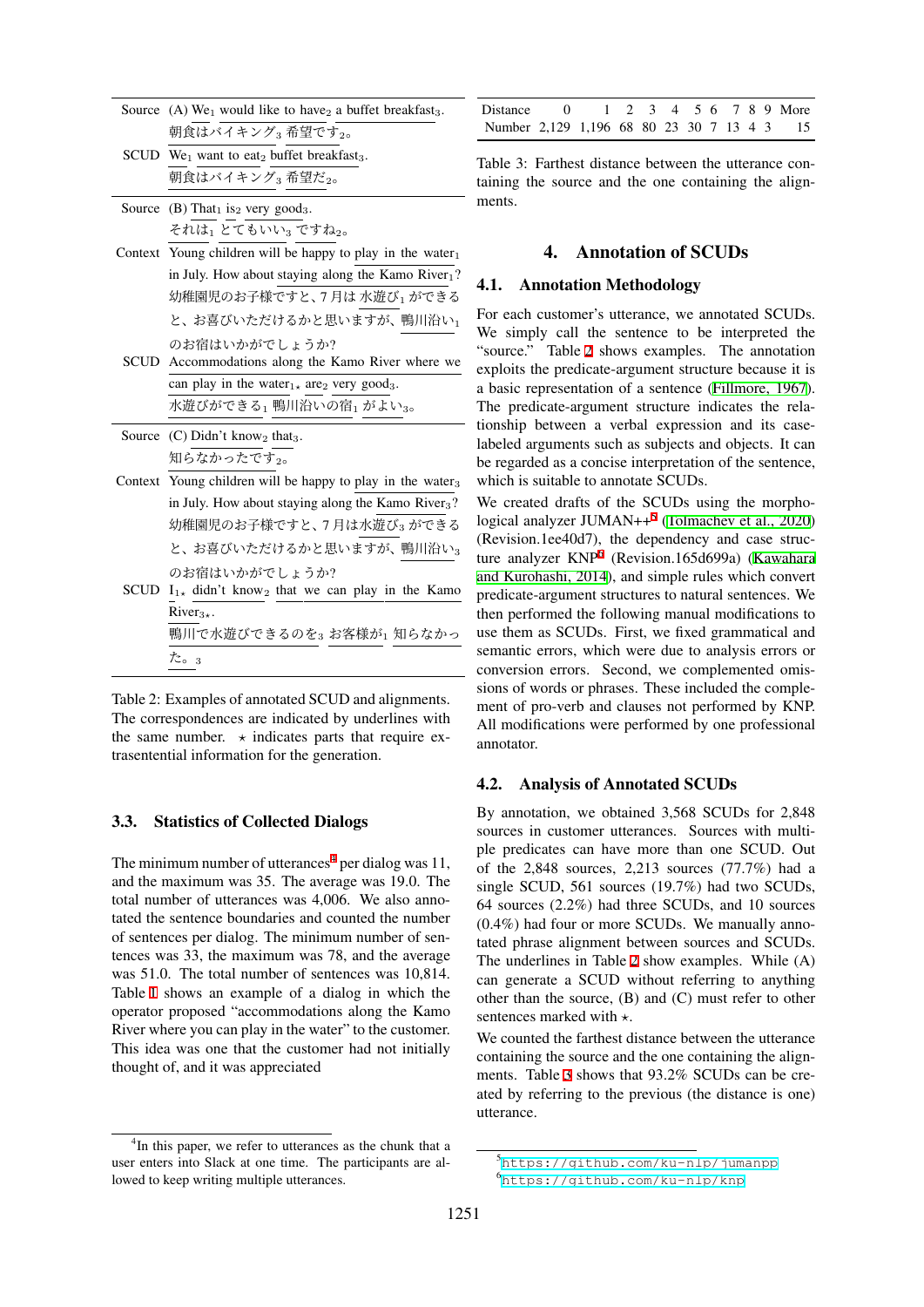|       | Dialog                                  |       | Additional |             |       |  |
|-------|-----------------------------------------|-------|------------|-------------|-------|--|
| $R_1$ | $R_2$                                   | $R_L$ |            | $R_1$ $R_2$ | -R.t. |  |
|       | T5 0.704 0.587 0.688 0.643 0.480 0.626  |       |            |             |       |  |
|       | T5+ 0.824 0.702 0.811 0.834 0.727 0.825 |       |            |             |       |  |

<span id="page-3-3"></span>Table 4: Evaluation scores.  $R_1$ ,  $R_2$ , and  $R_L$  indicate ROUGE-1, ROUGE-2, and ROUGE-L, respectively.

### 5. Benchmark

We benchmarked a pre-trained encoder-decoder model, T5, on our corpus to investigate how the state-of-the-art language generation model performs for SCUD generation.

#### 5.1. Benchmark Settings

Text-to-Text Transfer Transformer (T5) [\(Raffel et al.,](#page-6-5) [2020\)](#page-6-5) performs strongly in various tasks. We used the implementation by HuggingFace<sup>[7](#page-3-0)</sup> and the pre-trained Japanese T5 model<sup>[8](#page-3-1)</sup>.

As shown in Section [4.2,](#page-2-5) 93.2% SCUDs can be generated to refer to the source and the sentence just before the source. Therefore we concatenated the source and its preceding sentences as its context with special tokens >> and input to the model. Then we tagged a sentence in an utterance to generate SCUDs with special tokens <target> and </target>. The generated output was all the SCUDs for the source.

Of the 210 dialogs in our corpus, we used 125 for training, 41 for development, and 44 for testing. This generated 1,442 (training), 462 (development), and 581 (testing) examples. We performed the Unicode NFKC normalization for all inputs.

In the training, we set the number of tokens for sources to 128, that of SCUD to 64, the batch size to 40, and the training rate to 10*−*<sup>3</sup> . The number of epochs to was 20. In the test, we did not limit the number of tokens for sources.

Below, we refer to the model as T5, and evaluate the results with the ROUGE measure $9$  ([Lin and Hovy, 2003](#page-6-6)).

#### 5.2. Benchmark Results

When the source was regarded as the output without processing, the average ROUGE-1, ROUGE-2, and ROUGE-L were 0.565, 0.457, and 0.558, respectively as shown in Table [4](#page-3-3). Such low scores indicate that SCUD generation requires considerable rewriting.

For the T5 generation, the average ROUGE-1, ROUGE-2, and ROUGE-L were 0.704, 0.587, and 0.688, respectively. Table [5](#page-4-0) shows some examples of SCUD generation. The lines labeled "SCUD (T5)" are the predictions of the trained model. Example #1 is an example where the output is perfect.

We randomly sampled 30 of the cases with Rouge-L scores below 0.6 and analyzed the types of errors. The most common errors were incorrect extraction from the input and insufficient extraction. Each type had eight errors. Example #2 is an example of an error in which incorrect phrases were taken from the context to complement the customer's utterance. It is likely that the models are not sufficiently trained in how to complement from the context. Example #3 is an example of an error in which multiple SCUDs should be outputted but only one was generated. As described in Section [4.2](#page-2-5), only about 20% of sources had multiple SCUDs. This may be because the training for such sources did not work well. Even the state-of-the-art model could not adequately handle these phenomena.

The next most common error was to produce a SCUD with a significantly different meaning from the correct answer. There were seven of this type of error. Example Example #4 is an example of this type. The correct answer is "breakfast is not necessary if the budget is exceeded", but T5 incorrectly generated "breakfast is necessary."

#### 5.3. Additional Corpus

Based on the results, we created an additional corpus consisting of 8,200 examples. These contained errors identified by the error analysis such as those that require viewing the context to generate SCUDs from an utterance and those that generate multiple SCUDs from a single utterance. We use 6,499 examples for training, 811 for development, and 890 for testing.

We trained another SCUD generation model with the additional corpus. This model is referred to as T5+. The average ROUGE-1, ROUGE-2, and ROUGE-L were 0.824, 0.702, and 0.811 for the dialog corpus test examples, respectively. Table [4](#page-3-3) shows the scores. Increasing the number of training cases significantly improved ROUGE-L from 0.688 to 0.811. Table [5](#page-4-0) shows examples of SCUD generation. The lines labeled "SCUD (T5+)" are the predictions of the model. We also investigated the performance of the two models on the additional corpus. The average ROUGE-1, ROUGE-2, and ROUGE-L with T5 were 0.64, 0.48, and 0.63, respectively. In contrast, the average ROUGE-1, ROUGE-2, and ROUGE-L with T5+ were 0.83, 0.73, and 0.83, respectively. The Rouge-L score of T5 was 0.626, which is lower than that of the Dialog corpus, suggesting that the corpus included many difficult cases. However, the performance of T5+ was similar to that of the Dialog corpus performance for the additional corpus.

Several methods may improve the SCUD generation performance. The most straightforward method is to increase the amount of training data as much as possible. Our experiments confirmed that this is a valid approach to enhance the performance.

<span id="page-3-0"></span><sup>7</sup>[https://github.com/huggingface/](https://github.com/huggingface/transformer) [transformer](https://github.com/huggingface/transformer)

<span id="page-3-1"></span><sup>8</sup>[https://huggingface.co/megagonlabs/](https://huggingface.co/megagonlabs/t5-base-japanese-web-8k) [t5-base-japanese-web-8k](https://huggingface.co/megagonlabs/t5-base-japanese-web-8k)

<span id="page-3-2"></span><sup>&</sup>lt;sup>9</sup>We used the SumEval implementation:  $https://$ [github.com/chakki-works/sumeval](https://github.com/chakki-works/sumeval)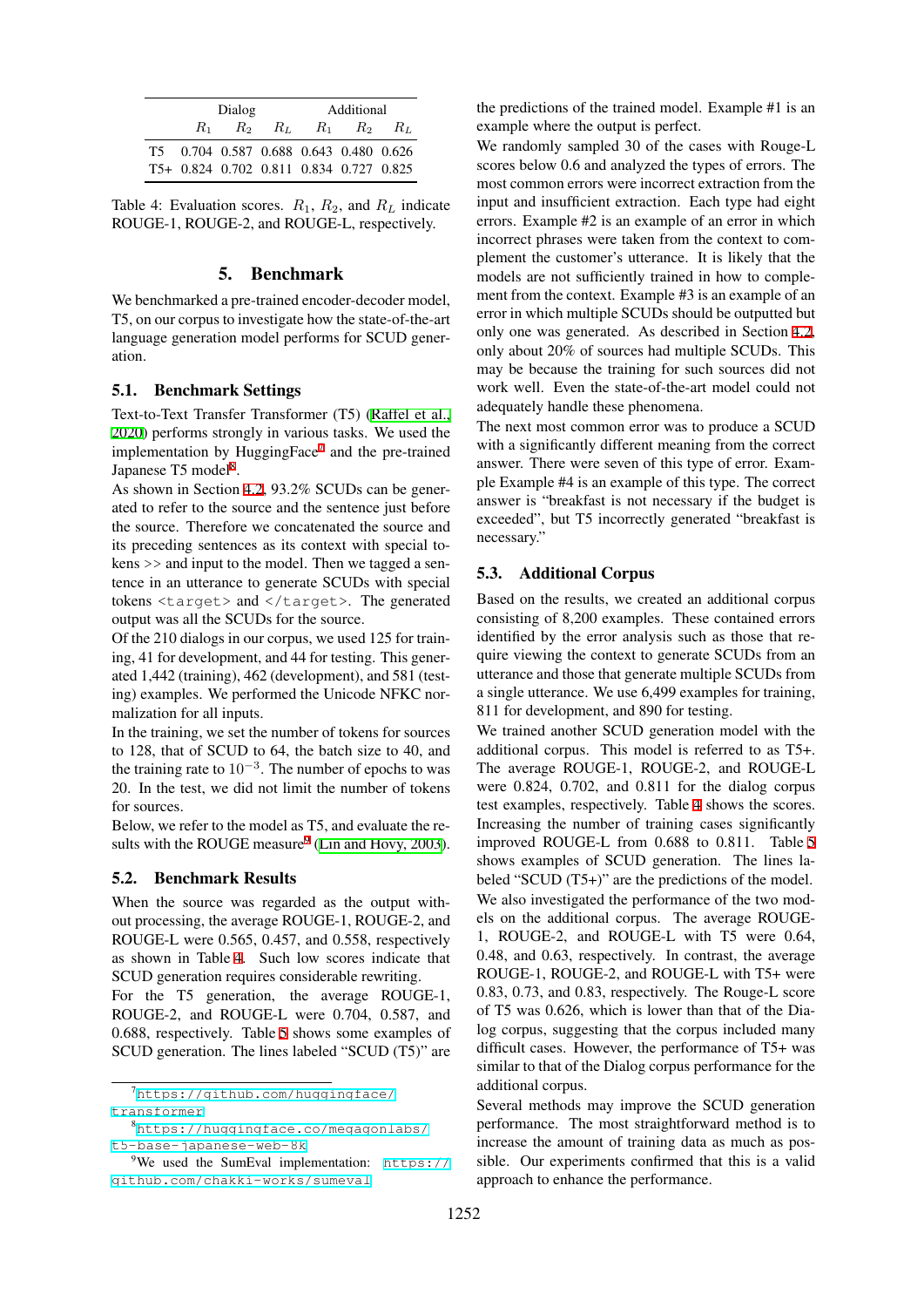|             | <b>Example #1</b>                                                                                               | <b>Example #2</b>                                                                 |
|-------------|-----------------------------------------------------------------------------------------------------------------|-----------------------------------------------------------------------------------|
| Context     | If you're planning to take the bus, can I help                                                                  | Yes, sir. I'll check for inns with elevators. Would you like                      |
|             | you find a hotel that includes a ticket for the bus<br>that goes around Kyoto?                                  | to have dinner?                                                                   |
|             | バスをご利用でしたら、京都市内を回る                                                                                              | かしこまりました。それではエレベーター付きの旅館                                                          |
|             | バスのチケット付きの旅館をお探しましょう<br>か?                                                                                      | をお調べいたします。お食事はいかがなさいますか?                                                          |
| Source      | I didn't know there was such a thing! I'm very                                                                  | I would like to have a common meal. I prefer to have a                            |
|             | happy to hear that. Please look for it.                                                                         | large amount. I would be nice if they would serve some<br>local sake.             |
|             | そういうものもあるんですね!すごく嬉しい                                                                                            | 食事は普通で良いです。むしろ量が多い方が良いです                                                          |
|             | です。お願いします。                                                                                                      | ね。あと、地元の銘酒とかを出して貰えるとありがた                                                          |
|             |                                                                                                                 | いのですが。                                                                            |
|             | SCUD (Gold) I need to find a hotel that includes a ticket for a<br>bus that goes around Kyoto city.             | The more food, the better for me.                                                 |
|             | 京都市内を回るバスのチケット付きの旅館で<br>探してほしい。                                                                                 | 食事の量が多い方が良い。                                                                      |
| <b>SCUD</b> | (T5) I need to find a hotel that includes a ticket for a<br>bus that goes around Kyoto city. $(R_1: 0.93, R_2:$ | I want you to serve the best local sake. $(R_1: 0.32, R_2:$<br>$0.00, R_L: 0.21)$ |
|             | $0.86, R_L: 0.93$                                                                                               |                                                                                   |
|             | 京都市内を回るバスのチケット付きの旅館を<br>探してほしい。                                                                                 | 地元の銘酒を出してほしい。                                                                     |
|             | $SCUD$ $(T5+)$ I need to find a hotel that includes a ticket for a                                              | The more food, the better for me. $(R_1: 1.00, R_2: 1.00,$                        |
|             | bus that goes around Kyoto city. $(R_1: 0.93, R_2:$                                                             | $R_L$ : 1.00)                                                                     |
|             | 0.86, $R_L$ : 0.93)<br>京都市内を回るバスのチケット付きの旅館を                                                                     | 食事の量が多い方が良い。                                                                      |
|             |                                                                                                                 |                                                                                   |
|             | 探してほしい。                                                                                                         |                                                                                   |
|             | <b>Example #3</b>                                                                                               | <b>Example #4</b>                                                                 |
| Context     | We are four adults coming to Mie in mid-                                                                        | Yes, sir. I'll also add hotels that offer discounts for con-                      |
|             | January for one night.                                                                                          | secutive nights to my search. How would you like meals?                           |
|             | 11月中旬に三重に大人4名です。1泊でお願<br>します                                                                                    | かしこまりました。連泊割引があるホテルも条件に加え<br>ておきますね。お食事の方はいかがなさいましょうか?                            |
|             |                                                                                                                 |                                                                                   |
| Source      | I haven't decided on an area yet, but I'm                                                                       | If it is within my budget, I would like to have breakfast                         |
|             | thinking I'd like to stay in Ise-Shima.                                                                         | included. If it exceeds the budget, we can do without it.                         |
|             | エリアはまだ決めてないんですがやっぱり伊<br>勢志摩がいいかなと思ってます                                                                          | 予算内におさまるようでしたら、朝食サービスが欲し<br>いです。予算を超えるようでしたら無しでもかまいま                              |
|             |                                                                                                                 | せん。                                                                               |
|             | SCUD (Gold) I haven't decided on an area yet. I'm thinking                                                      | We don't mind not having breakfast service if it exceeds                          |
|             | Ise-Shima would be good.                                                                                        | our budget.                                                                       |
|             | エリアはまだ決めてない。伊勢志摩が良いか<br>なと思っている。                                                                                | 予算を超えるようなら朝食サービスは無しでもかまわ<br>ない。                                                   |
|             |                                                                                                                 |                                                                                   |
| <b>SCUD</b> | (T5) I'm thinking Ise-Shima would be good. $(R_1$ :                                                             | If it is beyond our budget, we would like to have breakfast                       |
|             | $0.37 R_2$ : 0.24, $R_L$ : 0.37)<br>伊勢志摩が良い。                                                                    | service. $(R_1: 0.40 R_2: 0.17, R_L: 0.40)$<br>予算を超えようでしたら、朝食サービスがほしい。            |
|             |                                                                                                                 |                                                                                   |
|             | SCUD (T5+) I haven't decided on an area yet. I'm thinking                                                       | If breakfast is beyond our budget, we can do without it.                          |
|             | Ise-Shima would be good. $(R_1: 0.76 R_2: 0.63,$<br>$R_L$ : 0.76)                                               | $(R_1: 0.58 R_2: 0.27, R_L: 0.50)$                                                |
|             | エリアはまだ決めてない。やっぱり伊勢志摩<br>が良い。                                                                                    | 朝食が予算を超えれば無しでも構わない。                                                               |

<span id="page-4-0"></span>Table 5: Examples of the SCUD generation for underlined sentences. Pair of "Context" and "Source" is the input and "SCUD" is the output. T5 is the model trained only with dialogs and T5+ is the model trained with dialogs and additional data. *R*1, *R*2, and *R<sup>L</sup>* indicate ROUGE-1, ROUGE-2, and ROUGE-L, respectively.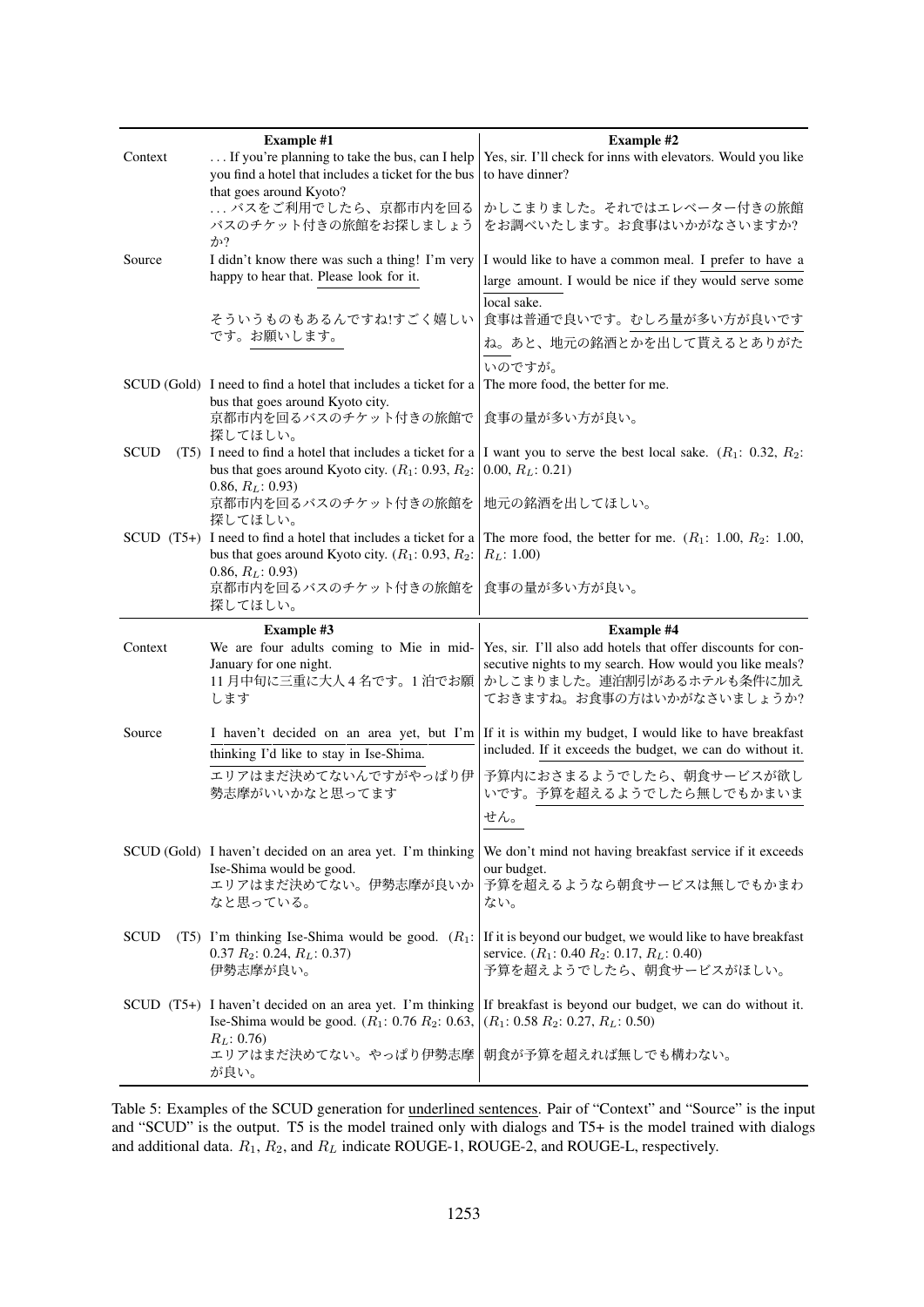The second is to change the metric used to optimize the training. In this experiment, we directly optimized the evaluation index ROUGE. However, a classifier, which distinguishes between human-made sentences and system outputs, can be created to enhance fluency like Generative Adversarial Networks ([Goodfellow et al.,](#page-5-2) [2014\)](#page-5-2). Then the predicted value of the classifier can be used for training. Another possibility is to build a classifier to determine whether the complement of ellipses is sufficient and use that classifier.

The third is to use auxiliary information such as alignment for training. As described in Section [4.2,](#page-2-5) we manually annotated phrase alignment between sources and SCUDs. If this annotation can be exploited, it may be possible to efficiently learn the information needed to complement the context.

# 6. Related Work

# 6.1. Label Classification and Slot Filling

Traditionally the task of capturing utterance intentions is designed as a label classification and slot filling task. This task has been annotated into corpora for training and evaluation, such as DSTC2 Corpus (Henderson et al., 2014), MultiWOZ ([Budzianowski et al., 2018\)](#page-5-0), the ICSI Meeting Recorder Dialog Act (MRDA) Corpus (Shriberg et al., 2004), and Action-Based Conversations Dataset (Chen et al., 2021).

In these corpora, utterances are understood by classifying them into pre-defined labels and filling in the slots. An advantage of this approach is that it is easy to handle due to the structured nature of the dialogs, which is sufficient when the topic is limited to a specific range. However, designing such a system is difficult for exploratory dialog.

#### 6.2. Summarization

The method of understanding dialog by generating natural sentences is well studied in the field of dialog summarization. Summarization describes the main parts of the whole dialog while deleting the minor ones. Each sentence in the utterance is given a description, even if it has nothing to do with the conclusion of the dialog. The corpus created by [Fukunaga et al. \(2018](#page-5-3)) is relevant to our study. Their corpus associated users' inexplicit intents to labels. Specifically, they focused on a scenario of a real estate search and associated utterances with labels. For example, the utterance, "I want to live alone." is associated with the "one-bedroom" label. In contrast, we aim to understand hidden intents in natural language in the form of SCUDs. The corpus created by (Yamamura and Shimada, 2018) is also relevant to our study. They annotated summarization for transcriptions of verbal dialogs per topic. Our annotation focuses on understanding users' intents rather than summarization.

#### 6.3. Ellipsis Resolution

To generate SCUDs, both the target and other sentences must be referenced to generate the omitted expressions,

which is ellipsis resolution. This task has been studied as semantic role labeling and predicate-argument structure analysis (PASA) ([Gildea and Jurafsky, 2002;](#page-5-4) [Kawahara and Kurohashi, 2004;](#page-6-7) [Iida et al., 2005](#page-6-8); [Taira](#page-6-9) [et al., 2008](#page-6-9)). From sentences, they extract relations such as "who did what to whom" that hold between a predicate and its arguments constituting a semantic unit of a sentence.

Although corpora annotated with texts such as newspaper articles (Baker et al., 1998; Palmer et al., 2005; Kawahara et al., 2002; Iida et al., 2007), blogs (Hashimoto et al., 2011), and web texts (Hangyo et al., 2012) are publicly available, most studies have focused on written texts. [Imamura et al. \(2014\)](#page-6-10) constructed a corpus of 285 dialogs and performed PASA on the dialogs.

However, these tasks are designed to fill slots for predicates by extracting phrases. They are not designed to phrases based on existing texts. In addition, since almost all PASAs do not generate arguments but extract phrases, they cannot handle cases where complex expressions are omitted.

# 7. Conclusion

We have proposed the task to generate Self-Contained Utterance Description (SCUDs). Prior definitions of labels or slots are unnecessary to generate SCUDs in a human-readable format. We also constructed a dialog corpus, annotate SCUDs, and benchmark the proposed task against the recent state-of-the-art model T5 on automatic generation of SCUDs. The benchmark showed that increasing the amount of training data can improve the SCUD generation performance. In the future, we would like to improve the performance and create practical applications such as a question answering system.

# Acknowledgments

We recognize Dr. Yuki Arase at Osaka University and Ms. Kayo Yamashita for the helpful discussions and insightful comments. Furthermore, we thank the anonymous reviewers for their careful reading and valuable comments.

#### 8. Bibliographical References

- <span id="page-5-0"></span>Budzianowski, P., Wen, T.-H., et al. (2018). Multi-WOZ - A Large-Scale Multi-Domain Wizard-of-Oz Dataset for Task-Oriented Dialogue Modelling. In *EMNLP*, pages 5016–5026.
- <span id="page-5-1"></span>Fillmore, C. J. (1967). The Case For Case. *Universals in Linguistic Theory*, pages 1–88.
- <span id="page-5-3"></span>Fukunaga, S.-y., Nishikawa, H., et al. (2018). Analysis of Implicit Conditions in Database Search Dialogues. In *LREC*, pages 2741–2745.
- <span id="page-5-4"></span>Gildea, D. and Jurafsky, D. (2002). Automatic labeling of semantic roles. *Computational Linguistics*, 28(3):245–288.
- <span id="page-5-2"></span>Goodfellow, I., Pouget-Abadie, J., et al. (2014). Generative Adversarial Nets. In *NeurIPS*, volume 27.